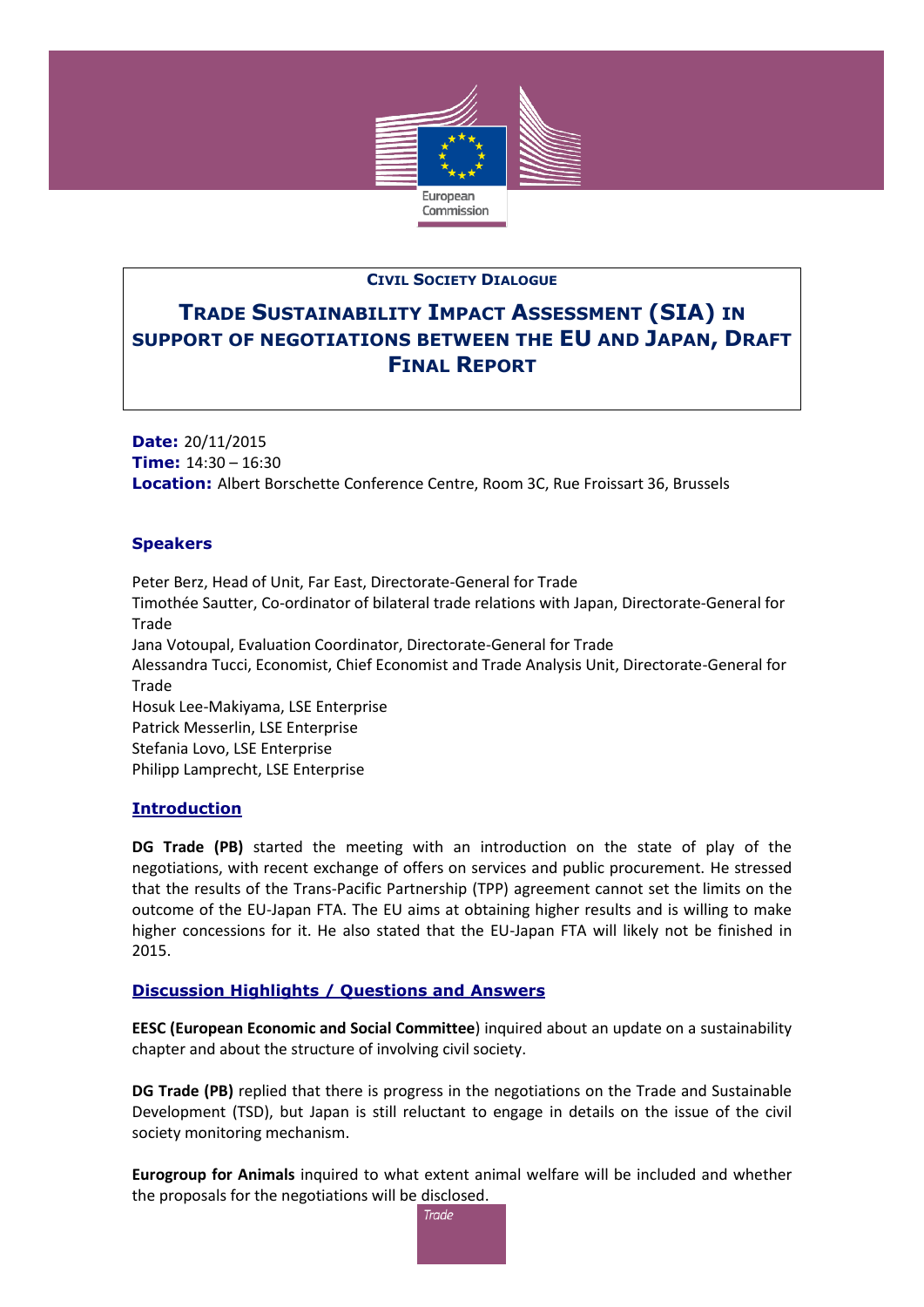**DG Trade (PB)** stated that it has been agreed that animal welfare will be included into the agreement and that negotiations on the text are currently ongoing under the SPS chapter. Regarding transparency on the proposals for negotiations, the approach is discussed with the Council and the European Parliament.

**ZVEI (Zentralverband Elektrotechnik- und Elektronikindustrie e.V.)** inquired on offers in negotiations on government procurement, on the state of play on market access in goods and the linkage with the rules of origin, and TBT.

**DG Trade (PB)** replied that negotiators aim at GPA-plus and TBT-plus outcomes. Concerning preferential rules of origin, the Commission is well aware of their importance for market access in goods.

**EOS (European Organisation of the Sawmill industry)** inquired about the issues of illegal timber and timber, domestic preferences and NTMs in the construction industry.

**DG Trade (PB)** replied that it is a serious offensive interest for the EU and that the Commission pays attention both to tariffs and relevant NTMs. **LSE Enterprise (HLM)** also referred to the NTMs that are discussed in the case study under the environmental analysis of the Trade SIA.

## **Presentation of the Draft Final Report**

**LSE Enterprise** gave a brief overview of the findings of the Trade SIA [\(presentation available](http://trade.ec.europa.eu/doclib/docs/2015/november/tradoc_154000.pdf)  [online\)](http://trade.ec.europa.eu/doclib/docs/2015/november/tradoc_154000.pdf).

**DG Trade (PB)** pointed out that stakeholders can submit feedback on the draft final report until  $11<sup>th</sup>$  December 2015. He also mentioned that a position paper will be presented by DG Trade in spring next year.

#### **Discussion Highlights / Q&As**

**EESC** inquired how the gini coefficient is calculated concerning the social analysis. EESC also inquired if ISDS would be included in the FTA.

**ACEA (Association des Constructeurs Européens d'Automobiles)** pointed out that demographics should be included when assessing the impact of the EU-Japan FTA. The Japanese market does not appear to be growing in the future and car ownership is also on a downward trend in Japan. ACEA made reference to the importance of the *kei* car market for European business. Finally, ACEA stated that if the tariffs on motor vehicles in the EU are abolished, increased trade might have a negative effect on investment by Japan and might thus have a negative effect on EU employment.

**JAMA (Japan Automobile Manufacturers Association)** mentioned that the taxes on *kei* cars have increased. Furthermore, they stressed that despite a decline of the Japanese market during this year, Japan still has the potential of a market size of 5 million, which is still the third largest in size. Also, the Tokyo Olympics in 2020 could promote market growth. On the issue of the young generation losing interest in car ownership, JAMA stated that other countries have the same problem, including EU countries with a mature economy.

**ACEA** remained sceptical about the effect from the Tokyo Olympics on the passenger car market. It also referred to projections that the Japanese population will decrease in the future. The Trade SIA should take more into account that Japan is a declining market.